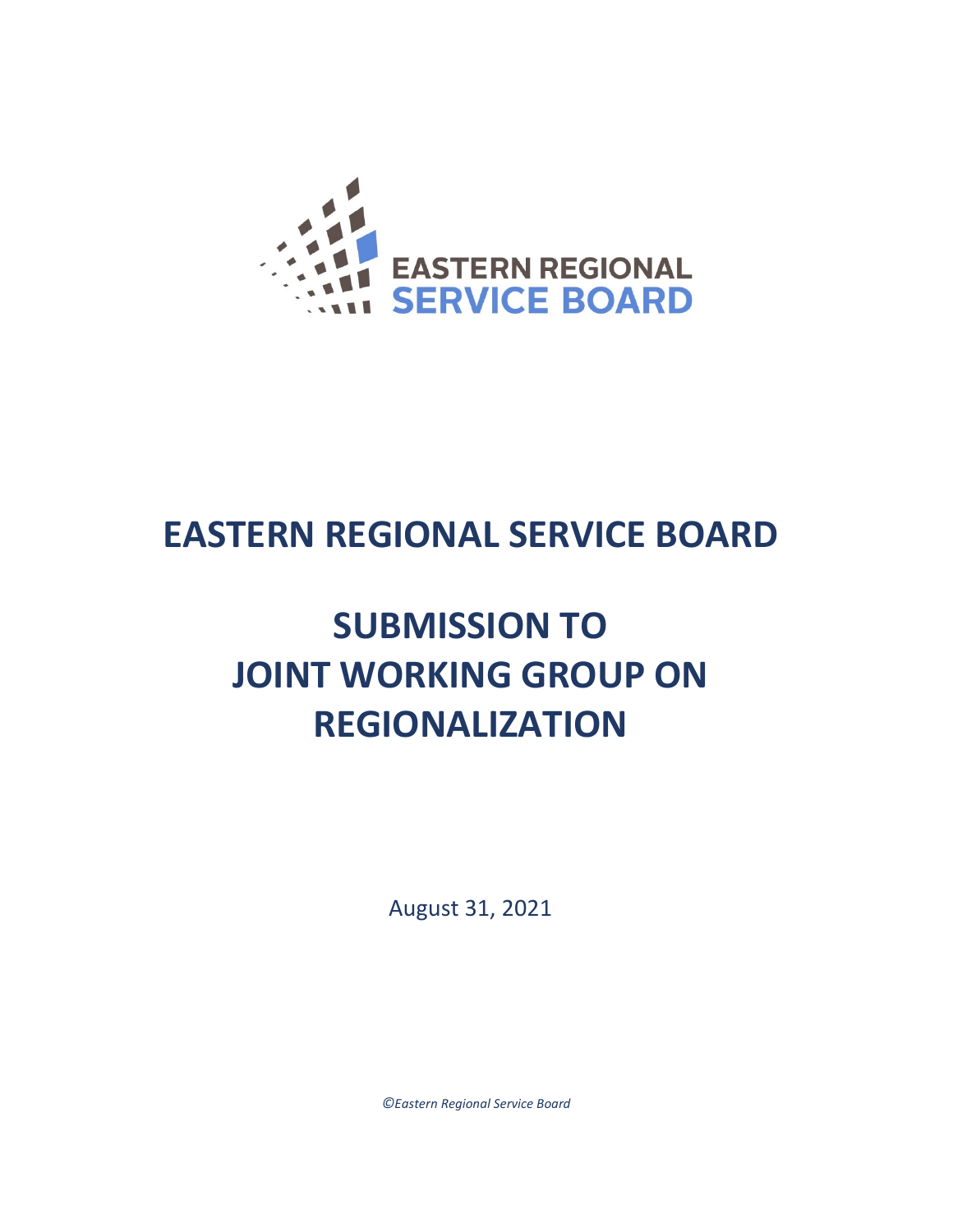

### **TABLE OF CONTENTS**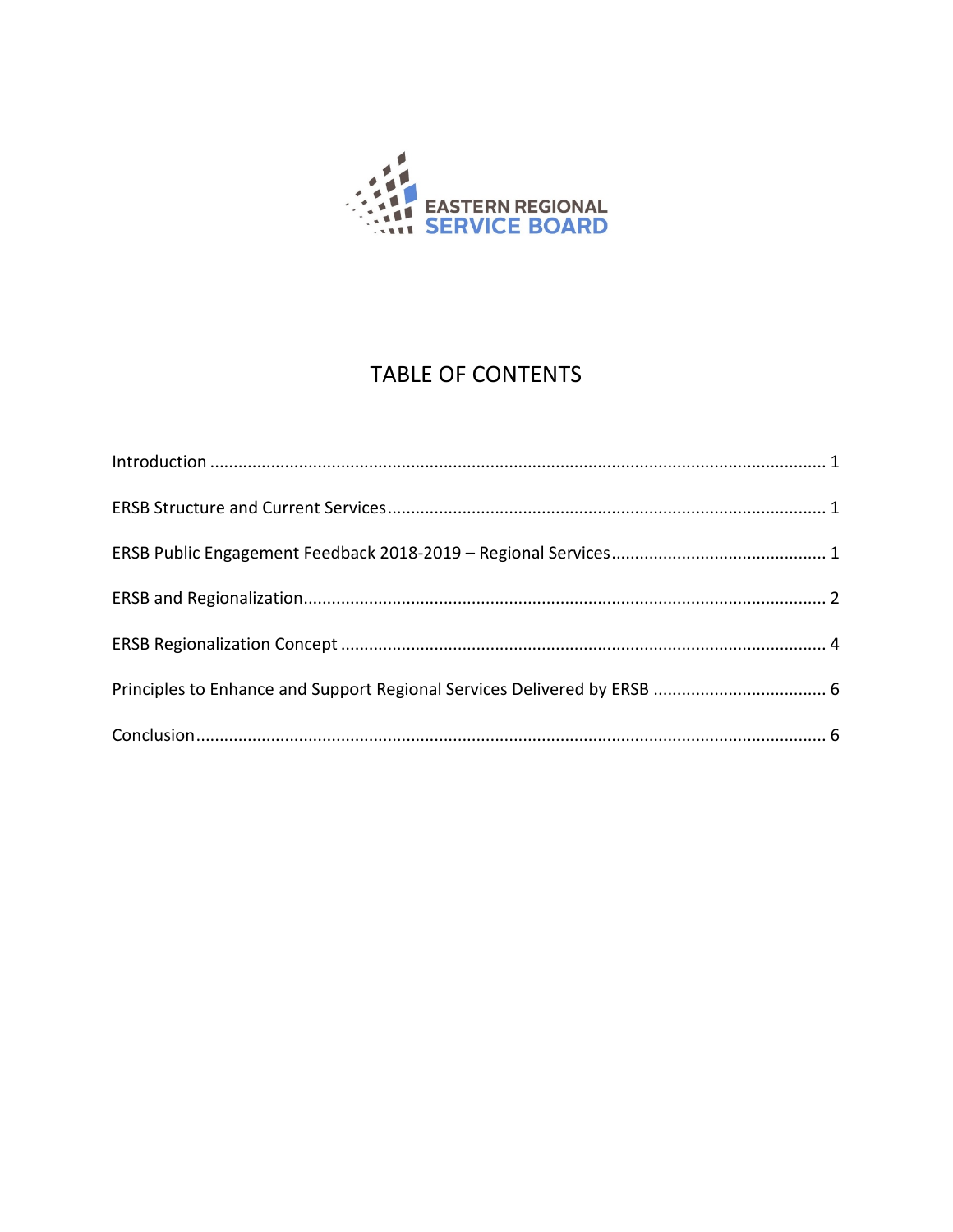#### **INTRODUCTION**

The Eastern Regional Service Board (the ERSB) is pleased to provide the following information regarding current regional service delivery as well as providing an outline for continued implementation of regional services for the Eastern region.

The ERSB feels that the province's regional service boards should be part of the Joint Working Group on Regionalization as these boards have the structure, resources, expertise, and experience in the delivery of regional services to all communities - not just incorporated towns.

**The ERSB believes every resident in the region should have access to modern, fair, and equitable services.** 

#### **ERSB STRUCTURE AND CURRENT SERVICES**

The current regional service board model acts as a consolidated support organization for municipalities; local service districts; unincorporated areas and joint councils. The ERSB has a governance structure that is based on appointing and electing a mixture of board members from the municipal representatives and local service district committees within the Eastern region.

The ERSB is comprised of 20 members from municipalities or local service districts throughout the Eastern region in accordance with Section 6 of the *Regional Service Board Act, 2012.* For some larger municipalities including St. John's, Mount Pearl, Paradise, and Conception Bay South, council appoints their representative. In those areas where a Board member will represent multiple communities, an election is held for that position from amongst the communities in the area/ward. The Eastern region has been divided into 11 wards.

The ERSB currently delivers the following regional services:

- Curbside waste collection
- Fire and emergency services
- Regional network of waste infrastructure
- Regional water/wastewater operator pilot program
- GIS mapping and property ownership database
- Support to Joint Councils

#### **ERSB PUBLIC ENGAGEMENT FEEDBACK 2018-2019 – REGIONAL SERVICES**

In fall 2018 the ERSB engaged an independent consulting firm to reach out to approximately 26,000 permanent and 5,000 seasonal residents living in our service areas, asking them to tell us how they felt about regional services.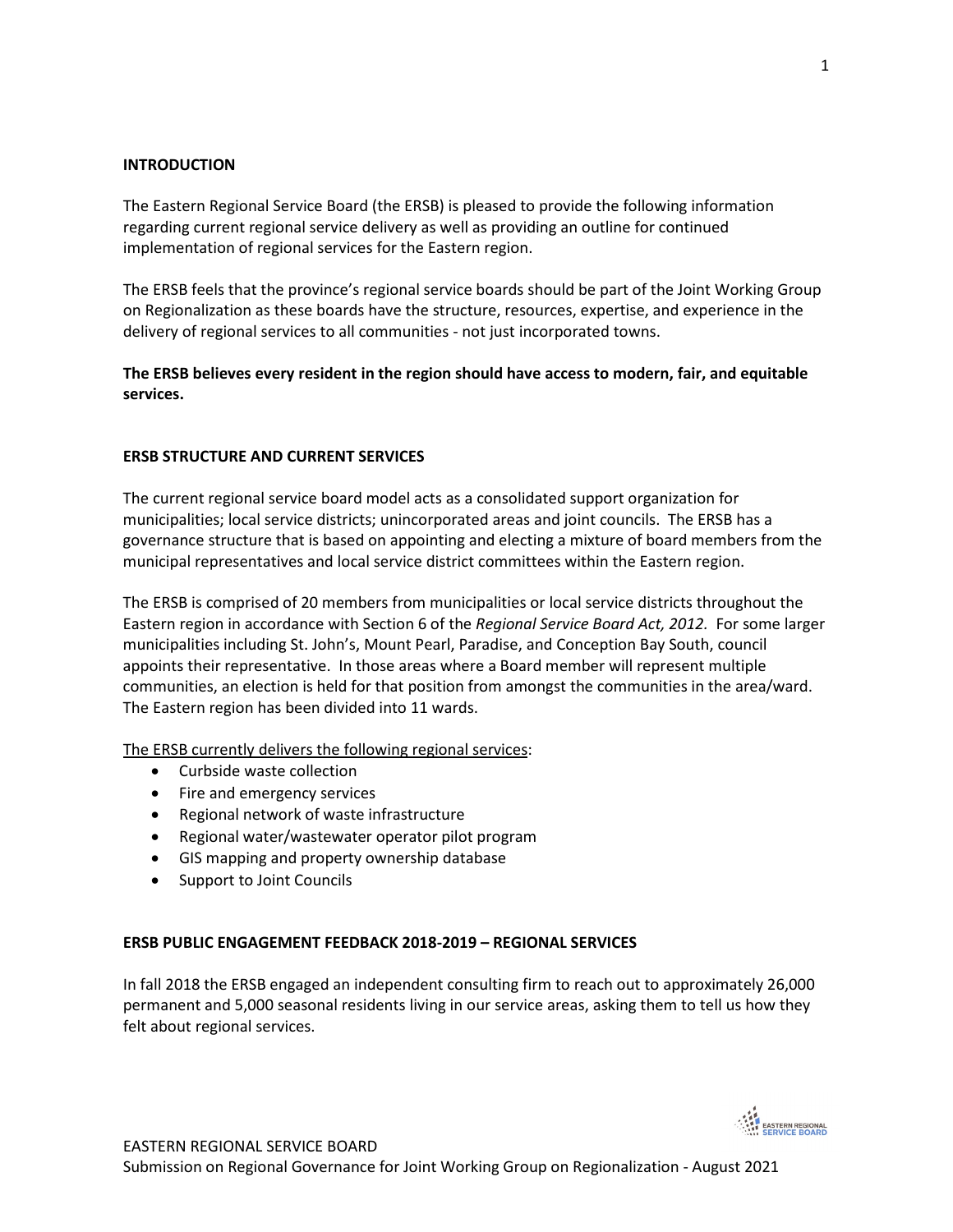What we heard:

- 88% satisfied with waste collection
- 83% satisfied with fire and emergency services
- 36% satisfied with road maintenance
- 59% satisfied with access to safe drinking water

We think regional services benefit our communities and so do a lot of the people we service:

- 94% agree that all households should have access to drinkable water
- 86% agree that all households should have consistent, standardized waste services
- 80% agree that everyone in the region should have access to the same level of municipal services
- 70% agree that a regional approach can lead to more services in smaller communities
- 62% agree that a regional approach delivers services more efficiently
- 60% agree that regional services can result in cost savings
- 35% were willing to pay more for high quality services

What's most important to residents?

- 29.3% ensuring a clean and healthy community
- 25% keeping costs down
- 20.5% protecting the environment
- 14% ensuring access to all services
- 11.2% boosting local economy

The ERSB is committed to finding ways to enhance services through innovation and collaboration.

#### **ERSB AND REGIONALIZATION**

The ERSB recognizes that many communities in this province face serious demographic, governance and service delivery challenges that includes aging populations, youth out-migration, a lack of economic opportunities, and increased expenses. The province's regional service boards are uniquely positioned to provide well-organized and appropriately structured and resourced municipal services.

The development of the various regional service boards across the province to consolidate and implement the *Provincial Waste Management Strategy* (PWMS) has created a network of organizations that can be the backbone on which other initiatives/services are built. This leverages one corporate body for the benefit of many purposes and eliminates the creation of another level of government.

During the Provincial public consultations on Regional Government, What We Heard, December 2017 (p.7), *"Many participants noted concerns over the creation of an additional level or tier of government, with some stating that regional government would make things less efficient/more expensive."*

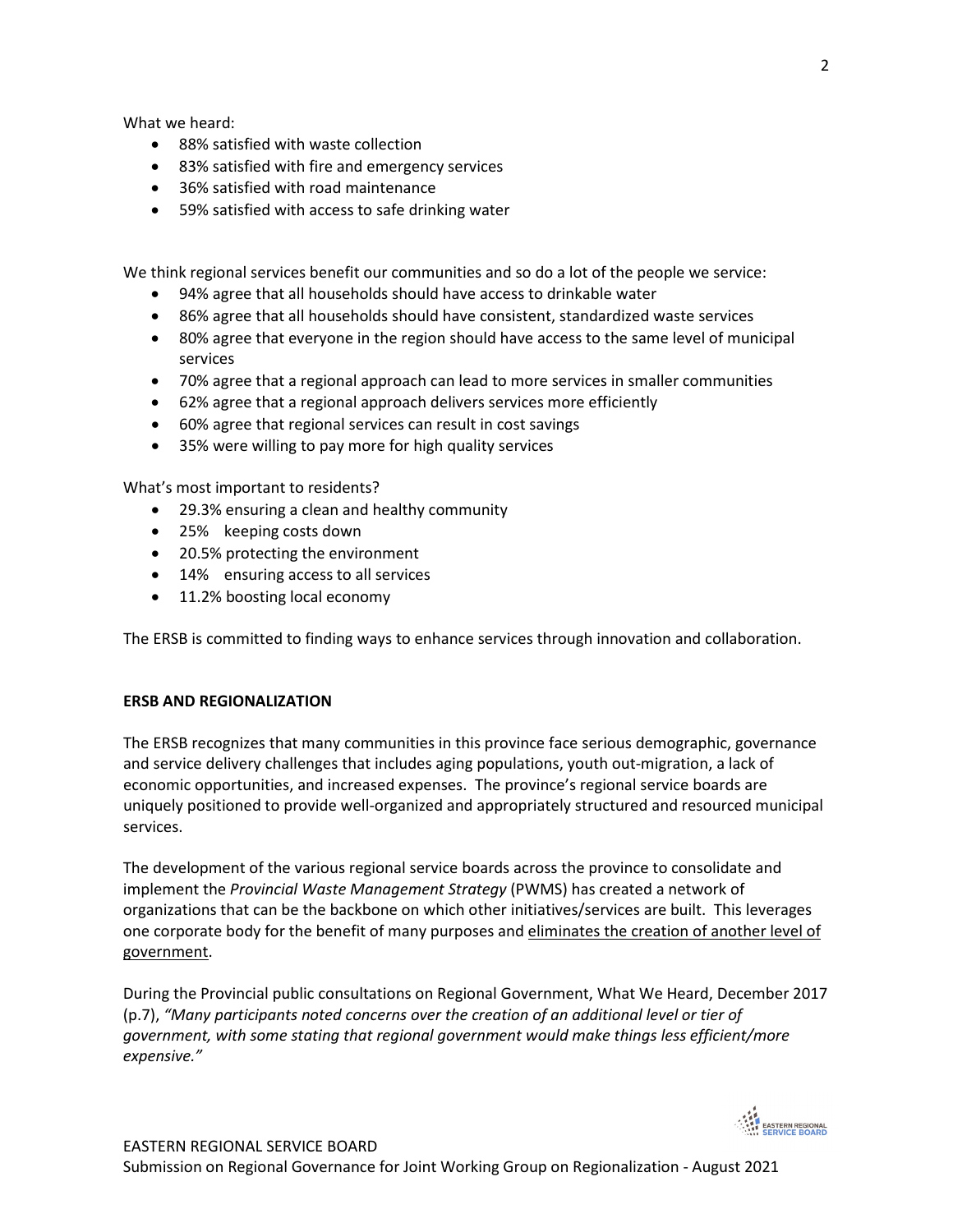The addition of another level of government would add another level of taxation on residents and/or properties.

#### **The ERSB is not in favour of another level of government for residents of the Eastern region**.

In the report entitled *"Demographic Change and Regionalization of Public Services"* prepared for The Leslie Harris Centre on Regional Policy and Development, Memorial University, by Pat Curran (Curran report) in 2018, p.59, *"… and concerns exist that an additional layer of formal governance sitting atop 270+ municipalities will not necessarily realize efficiencies nor address demographic and service challenges particularly in rural areas. Key stakeholders, including government and municipalities, appear to recognize that maintaining the status quo will not meet the province's emerging demographic challenges, particularly in rural areas. In considering new approaches to regional governance, government and municipalities must focus not just on structures and regions, but services, optimal levels of delivery, legislative authority and municipal financing."*

The existing regional service boards are successfully delivering regional services and could continue to do so.

The ERSB sees future opportunities for regional collaboration with joint building inspections; regional water technician; road maintenance; joint snow clearing tenders; cost recovery for motor vehicle accidents; by-law enforcement; regional recreation; etc.

In addition, the ERSB provides the economies of scale for things such as corporate administration (audit, financial software, billing, etc.), equipment purchasing, specialized staff (engineering, planning, recreation, facilities management, water technicians, human resources, policing, regional fire chief, etc.).

There are a number of services that are delivered at the municipal level which require no political involvement beyond the initial setting of service standards. For instance, do we plow the snow or not; fix potholes; run the recreation programs; pick up the garbage; or treat the water. Day-to-day operations and corporate organization are not political. However, there are a host of municipal functions that need to be guided by a council or political body. This leadership is granted through the electoral process. These functions include economic development, land use planning, budget setting/approval, levels of taxation/fees, and service delivery policies.

Therefore, the act of making a one-time decision to provide a service and the choice of the level of service can be separate from the function of service delivery. This is where the creation of regional service boards provides the ability of a municipal entity to make the decision to provide a service and then make the decision how it will provide the service, i.e., internally through the municipality or buy from a regional service board.

The regional service board can provide services at a lower cost by spreading the cost of developing/operating a service over a larger number of residents/properties. This can allow the cost of specialized resources (staff/equipment) to be shared thus allowing communities that may not require a full-time or dedicated resource to purchase only what they need; for instance, the cost of providing a building inspector or recreation programmer.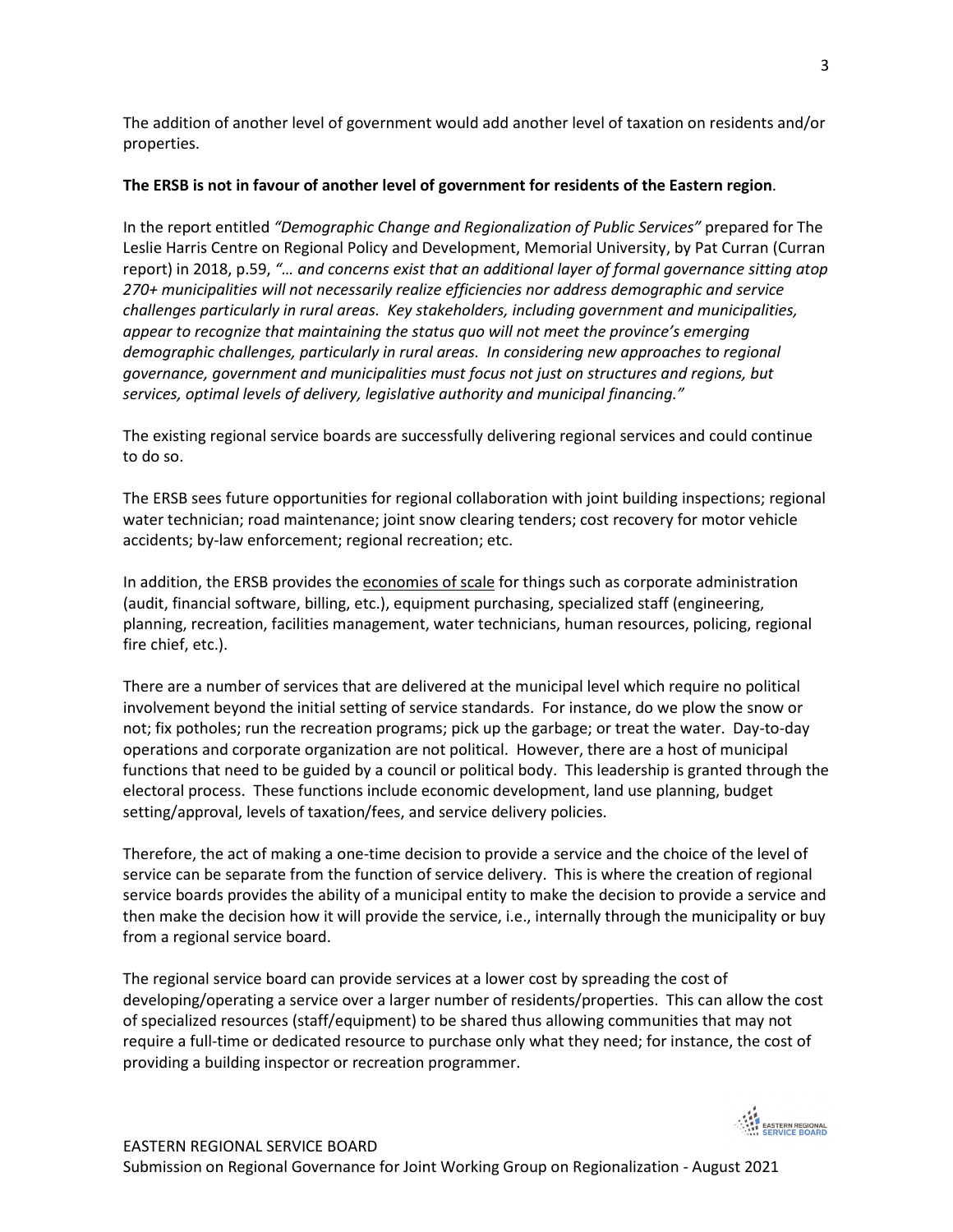In former consultations, a province-wide mandatory fee/property tax has been proposed. According to the Curran report (p.52), *"A mandatory and universal property tax would ensure consistency and equity in approaches to taxation, if not tax rates, across all local government entities and areas in the province, including LSDs and UIAs." … "Consideration must be given to the capacity of local governments to collect a property tax, potentially leading to the establishment of a municipal tax authority, as proposed by MNL, to assist municipalities in collecting and administering the property tax model (MNL 2014).* 

The ERSB supports a mandatory and universal property tax for those communities without formal taxation, i.e., local service districts and unincorporated areas. This would ensure consistency and equity in taxation across all local governments and areas of the province. Currently those who live in unincorporated communities do not contribute to services such as snow clearing, road maintenance, street lighting, etc.

Incorporated towns would continue to set and collect their own taxes.

The ERSB has been supporting communities in the Eastern region by collecting fees on their behalf and remitting those fees to the communities. The Board currently has service agreements with four towns to invoice and collect fees for fire and emergency services. Therefore, the Board does not see the need for a municipal tax authority or another level of administration that will again increase costs for residents in those communities.

The ERSB is not in support of a 'one fee fits all' approach. Each region should be able to focus their spending in areas that will improve the achievement of the Board's goals. The ERSB supports each region being responsible to set its own fees and manage its own costs. The Board is strongly opposed to subsidizing another region.

The ERSB works closely with the five (5) joint councils that exists in the Eastern region to ensure that the Board is in regular consultation with local councils', LSD committees, community leaders, community groups, etc.

#### **ERSB REGIONALIZATION CONCEPT**

The ERSB sees the election of representatives to a council or local service district executive as the community/municipal representation. The council or LSD executive would then elect to the Joint Council and then to the Regional Service Board. There would also have to be allowance made for the unincorporated areas to elect representation. In the past, several unincorporated areas did seek representation at Joint Councils; however, they could not participate as these areas do not have a defined constituency.

The ERSB would be the corporate backbone, support the Joint Councils and be the shared service provider. There could be legislated services mandated to the Board for high priority objectives of the province such as water treatment, waste management, and wastewater treatment. Other areas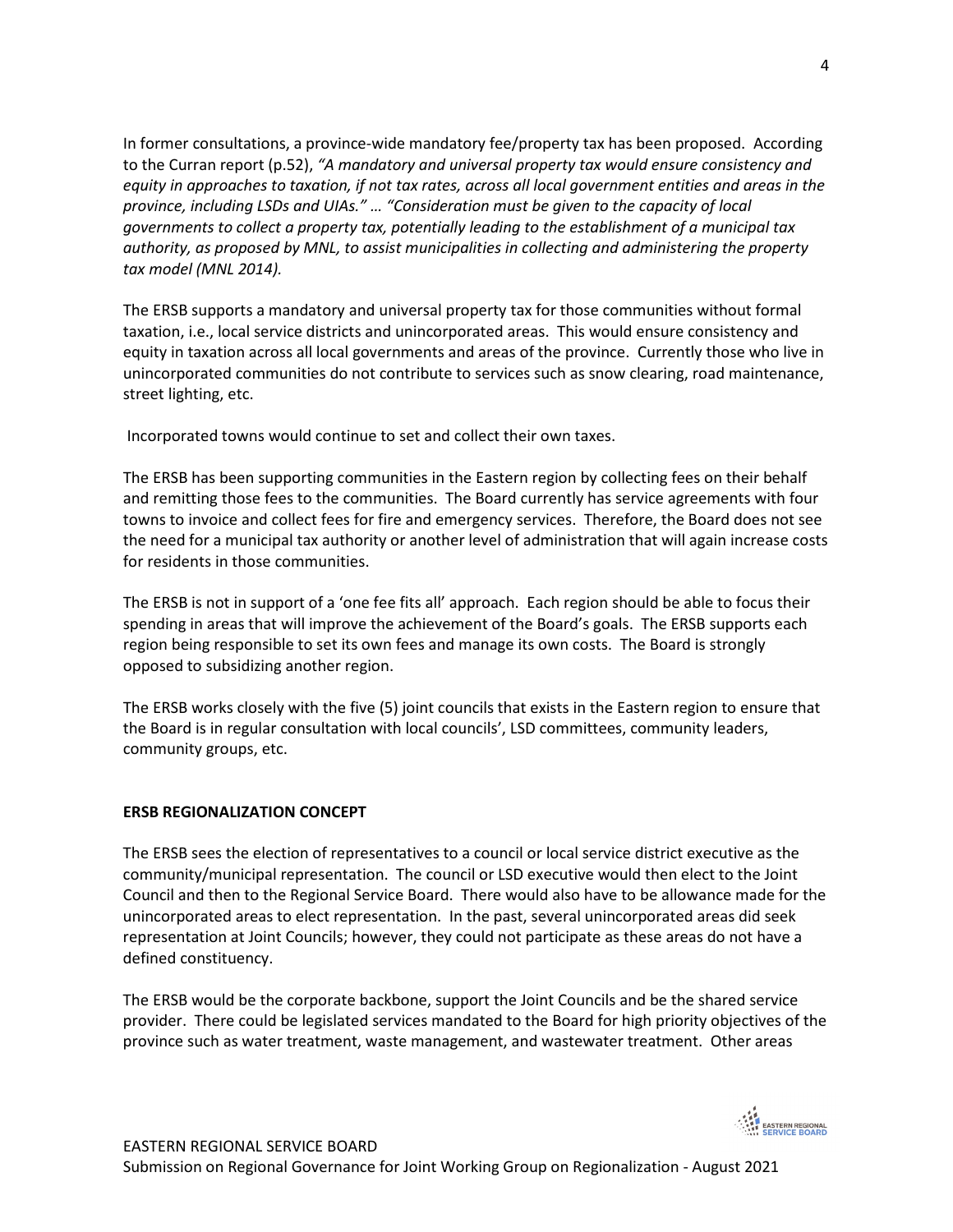would be partnership driven with the regional service board receiving the mandate for delivery through the authority (decision) of the local area municipality.

In other words, the decision-making authority remains with the communities included in a ward. These communities would decide who to appoint to the Joint Council for the area as well as who to appoint and/or elect to the regional service board. They would also decide what services they want and whether to provide the services themselves or buy the service through the regional service board.

The Regional Service Board would provide the corporate administration for the region; service delivery on behalf of municipalities, local service districts, and to unincorporated areas; and revenue collection.

The Joint Councils will have their members appointed by their respective communities and the Chairperson for the Joint Council would be appointed to the regional service board; responsible for function area planning and economic development; and setting of service standards.



Benefits for communities include:

- Cost efficiency of one organization (invoicing, tendering, revenue collection, etc.)
- Leverage data and experience across several services
- Common implementation of objectives

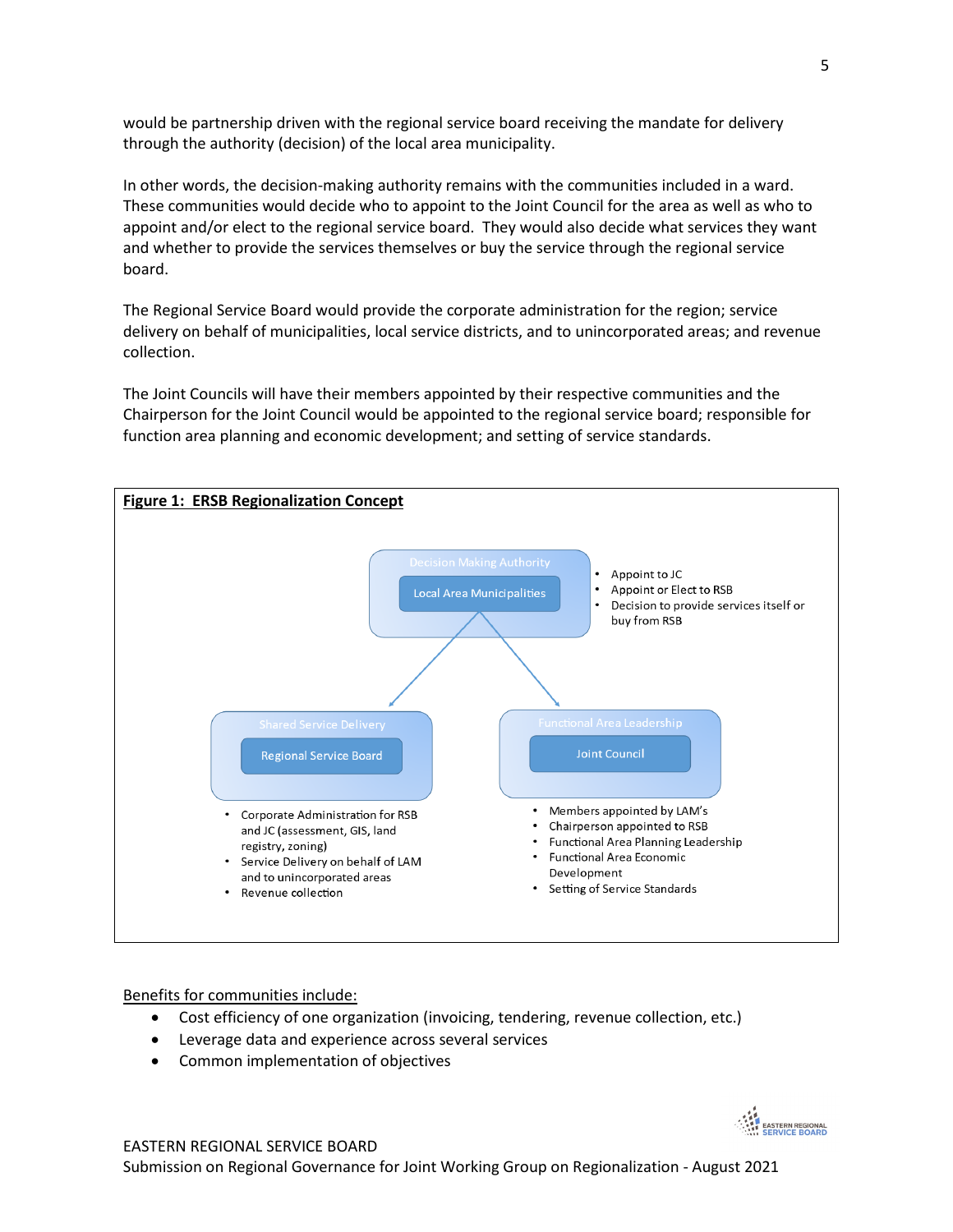- Pay for services that you receive
- Scale for large projects and services that benefit from size/volume
- Greater specialization

Positive Aspects of the Regional Service Board Approach:

- Municipality/local service district remains center of decision making. They choose to buy or provide services themselves
- Flexible the Board may tender for services or build its own
- Benefits from economies of scale
- Share professional resources across a larger number of residents/communities
- Set one service standard
- Mechanism to collect fees from LSDs and unincorporated areas
- Gentle imposition of regionalization based on partnerships and collaboration.
- NOT another layer of government but provides representation

#### **PRIINCIPLES TO ENHANCE AND SUPPORT REGIONAL SERVICES DELIVERED BY ERSB**

The ERSB believes that the following principles will guide, enhance, and support local governments and facilitate regional services:

- 1. Every resident will be represented by a regional government.
- 2. Every resident will have an opportunity to participate in a regional government.
- 3. A regional government will be fiscally responsible and flexible in supporting the needs of all residents.
- 4. A regional government will be legislated to provide existing municipal services and provide new regional services, as determined necessary on a regional basis.
- 5. A regional government will provide greater coordination for more efficient and effective service delivery.
- 6. Every resident will fairly and equitably contribute to the region's revenue requirements to enable the provision of applicable services.
- 7. A regional government will undertake life-cycle cost benefit analysis in determining service provision.
- 8. A regional government will work with others to advance economic planning and development.

#### **CONCLUSION**

Concerns regarding the sustainability of local governments in the face of aging populations, youth out-migration, lack of economic opportunities, and increased expenses are real. The focus on regionalization is a realization that the *status quo* is no longer sustainable. The ERSB believes that the province's regional service boards are uniquely positioned to provide well-organized and appropriately structured and resourced municipal services.